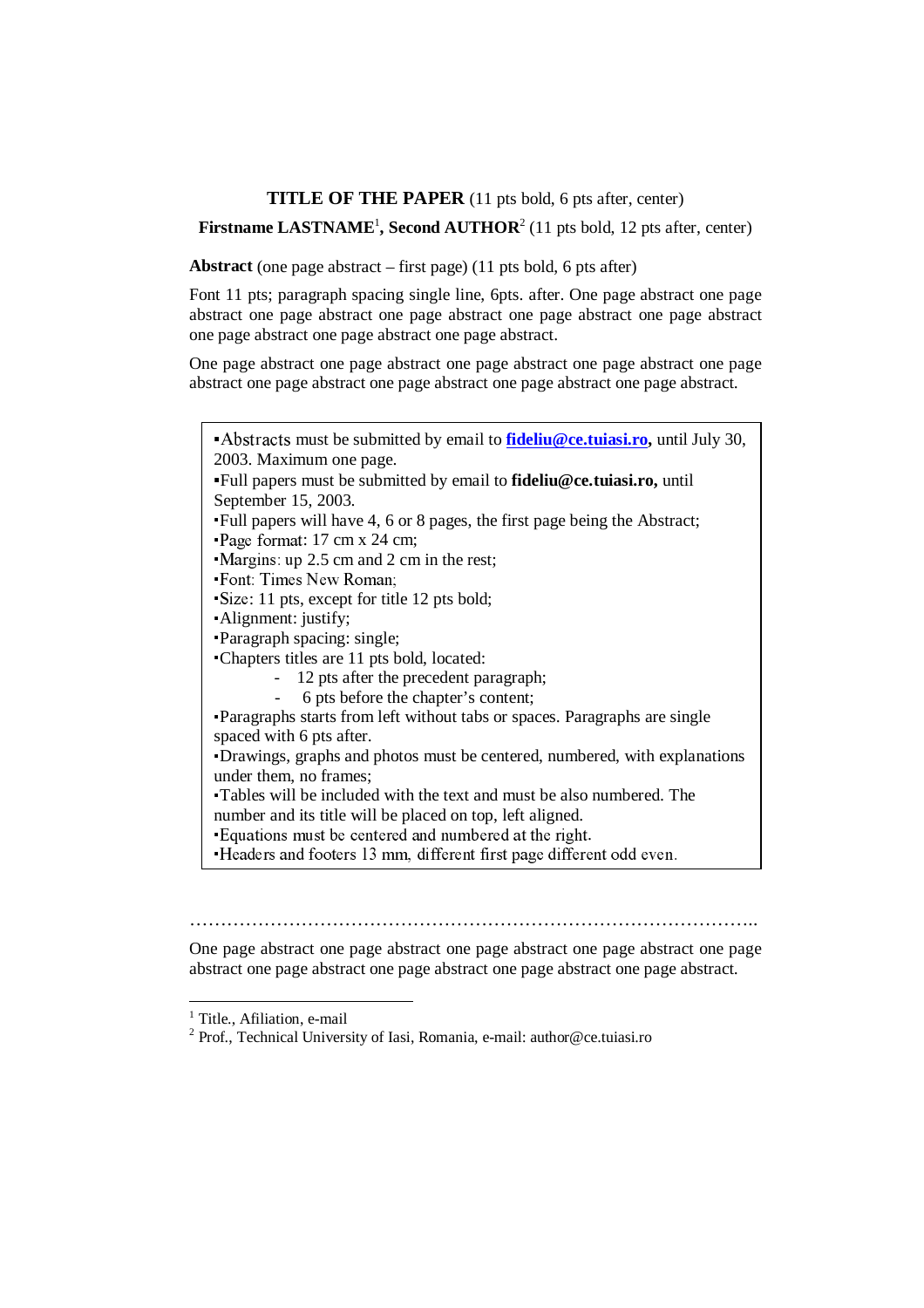### **1. Introduction (11 pts bold, 6 pts after)**

Rrrrrrrrrrrrrrrrrrrrrrrrrrrrrrrrrrrrrrrrrrrrrrrrrrrrrrrrrrrrrrrrrrrrrrrrrrrrrrrrrrrrrrrrrrrrrrrrrrr rrrrrrrrrrrrrrrrrrrrrrrrrrrrrrrrrrrrrrrrrrrrrrrrrrrrrrrrrrrrrrrrrrrrrrrrrrrrrrrrrrrrrrrrrrrrrrrrrrrr rrrrrrrrrrrrrrrrrrrrrrrrrrrrrrrrrrrrrrrrrrrrrrrrrrrrrrrrrrrrrrrrrrrrrrrrrrrrrrrrrrrrrrrrrrrrrrrrrrrr rrrrrrrrrrrrrrrrrrrrrrrrrrrrrrrrrrrrrrrrrrrrrrrrrrrrrrrrrrrrrrrrrrrrrrrrrrrrrrrrrrrrrrrrrrrrrrrrrrrr rrrrrrrrrrrrrrrrrrrrrrrrrrrrrrrrrrrrrrrrrrrrrrrrrrrrrrrrrrrrrrrrrrrrrrrrrrrrrrrrrrrrrrrrrrrrrrrrrr.

Pppppppppppppppppppppppppppppppppppppppppppppppppppppppppppppppppp ppppppppppppppppppppppppppppppppppppppppppppppppppppppppppppppppppp pppppppppppppppppppppppppp…………………………………………………… …………………

Cccccccccccccccccccccccccccccccccccccccccccccccccccccccccccccccccccccccccc ccccccccccccccccccccccccccccccc…………

#### ……………………………………………………………………………………..

Dddddddddddddddddddddddddddddddddddddddddddddddddddddddddddddddddd ddddddddddddddddddddddddddddddddddddddddddddddddddddddddddddddddddd ddddddddddddddddddddddddddddddddddddddddddddddddddddddddddddddddddd dddddddddddddddddddddddddddddddddddddddddddddddddd. 12 pts after.

### **2. Structural optimization (11 pts bold, 6 pts after)**

Aaaaaaaaaaaaaaaaaaaaaaaaaaaaaaaaaaaaaaaaaaaaaaaaaaaaaaaaaaaaaaaaaaaa aaaaaaaaaaaaaaaaaaaaaaaaaaaaaaaaaaaaaaaaaaaaaaaaaaaaaaaaaaaaaaaaaaaaa aaaaaaaaaaaaaaaaaaaaaaaaaaaaaaaaaaaaaaaaaaaaaaaaaaa.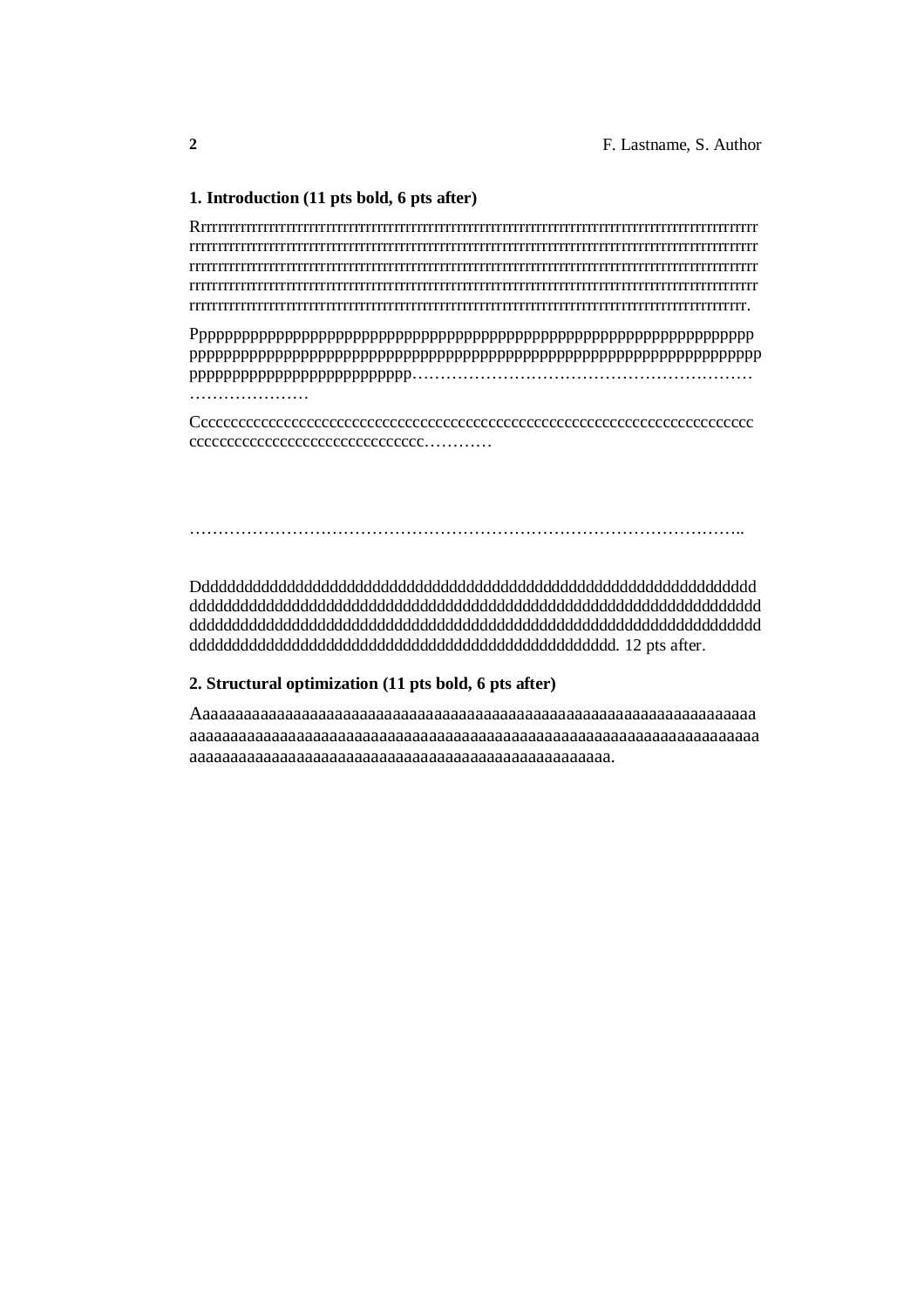Cccccccccccccccccccccccccccccccccccccccccccccccccccccccccccccccccccccccccc ccccccccccccccccccccccccccccccc…………

……………………………………………………………………………………..

Dddddddddddddddddddddddddddddddddddddddddddddddddddddddddddddddddd ddddddddddddddddddddddddddddddddddddddddddddddddddddddddddddddddddd ddddddddddddddddddddddddddddddddddddddddddddddddddddddddddddddddddd dddddddddddddddddddddddddddddddddddddddddddddddddd. 12 pts after.

## **4. Conclusions (11 pts bold, 6 pts after)**

Eeeeeeeeeeeeeeeeeeeeeeeeeeeeeeeeeeeeeeeeeeeeeeeeeeeeeeeeeeeeeeeeeeeeeeeeeee eeeeeeeeeeeeeeeeeee